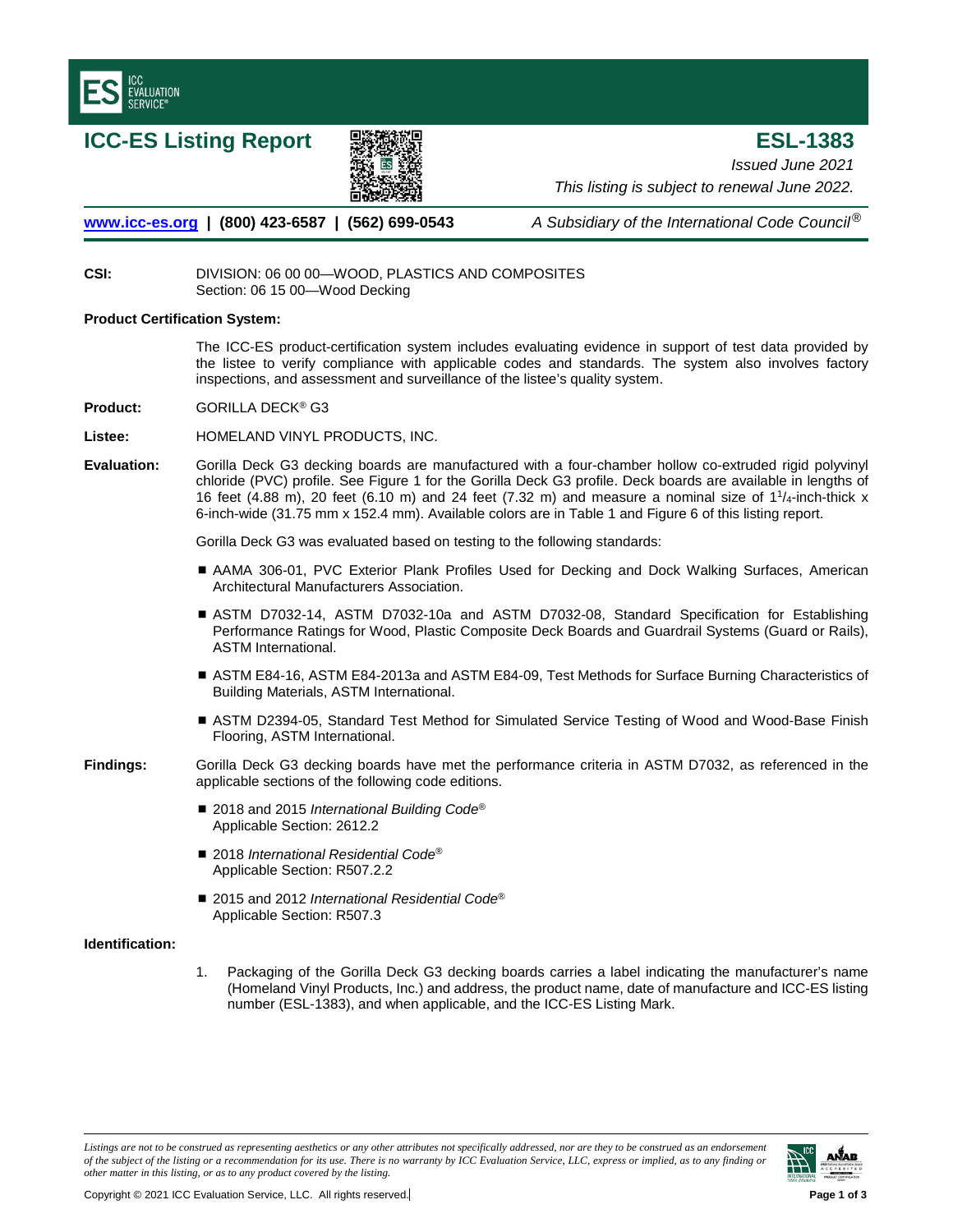2. The report holder's contact information is the following:

#### **HOMELAND VINYL PRODUCTS, INC. 3300 PINSON VALLEY PARKWAY BIRMINGHAM, ALABAMA 35217 (205) 854-4330**

**Installation:** The Gorilla Deck G3 decking boards must be installed in accordance with the Homeland Vinyl Products, Inc. published installation instructions and applicable codes.

#### **Conditions of listing:**

- 1. The listing addresses only conformance with the standards and code sections noted above.
- 2. Approval of the product's use is the sole responsibility of the local code official.
- 3. The listing applies only to the materials tested and as submitted for review by ICC-ES.
- 4. For use under the 2012 Ontario Building Code, Division A, Section 2.2, Table 2.2.1.1, Category OS2, the Gorilla Deck G3 decking boards must meet the installation section of this listing.
- 5. The Gorilla Deck G3 decking boards is manufactured under a quality control program with inspections by ICC-ES.

| <b>APPROVED</b><br><b>COLORS</b> | <b>FASTENER</b><br><b>SYSTEM</b> | <b>MAXIMUM STAIR</b><br><b>TREAD SPAN<sup>1</sup></b> | <b>MAXIMUM DECK</b><br><b>BOARD SPAN</b> | <b>DECK BOARD</b><br><b>LOAD RATING</b><br>(psf) | <b>DESIGN WIND</b><br>UPLIFT <sup>2</sup><br>(psf) |
|----------------------------------|----------------------------------|-------------------------------------------------------|------------------------------------------|--------------------------------------------------|----------------------------------------------------|
| White                            | #8 x $1\frac{1}{2}$ -inch        |                                                       |                                          |                                                  |                                                    |
| Tan                              | <b>Stainless Steel</b>           |                                                       |                                          |                                                  |                                                    |
| Adobe                            | Pan-Head Screw at                | 12"                                                   | 24"                                      | 100                                              | 44                                                 |
| Mocha Walnut                     | each joist support               |                                                       |                                          |                                                  |                                                    |

## **TABLE 1: GORILLA DECK G3 DESIGN SPAN AND WIND UPLIFT RATING**

For SI: 1 psf =  $0.048$  kPa

<sup>1</sup>A minimum two-span condition is required when deck boards are installed for a stair tread application.

Design Wind Uplift is based on a tested value with a 3.0 factor of safety.



# **FIGURE 1: GORILLA DECK G3 PROFILE**



2.500 1.300 1.200 3.500

**FIGURE 2: STARTER STRIP PROFILE FIGURE 3: SPLICE TRIM PROFILE**